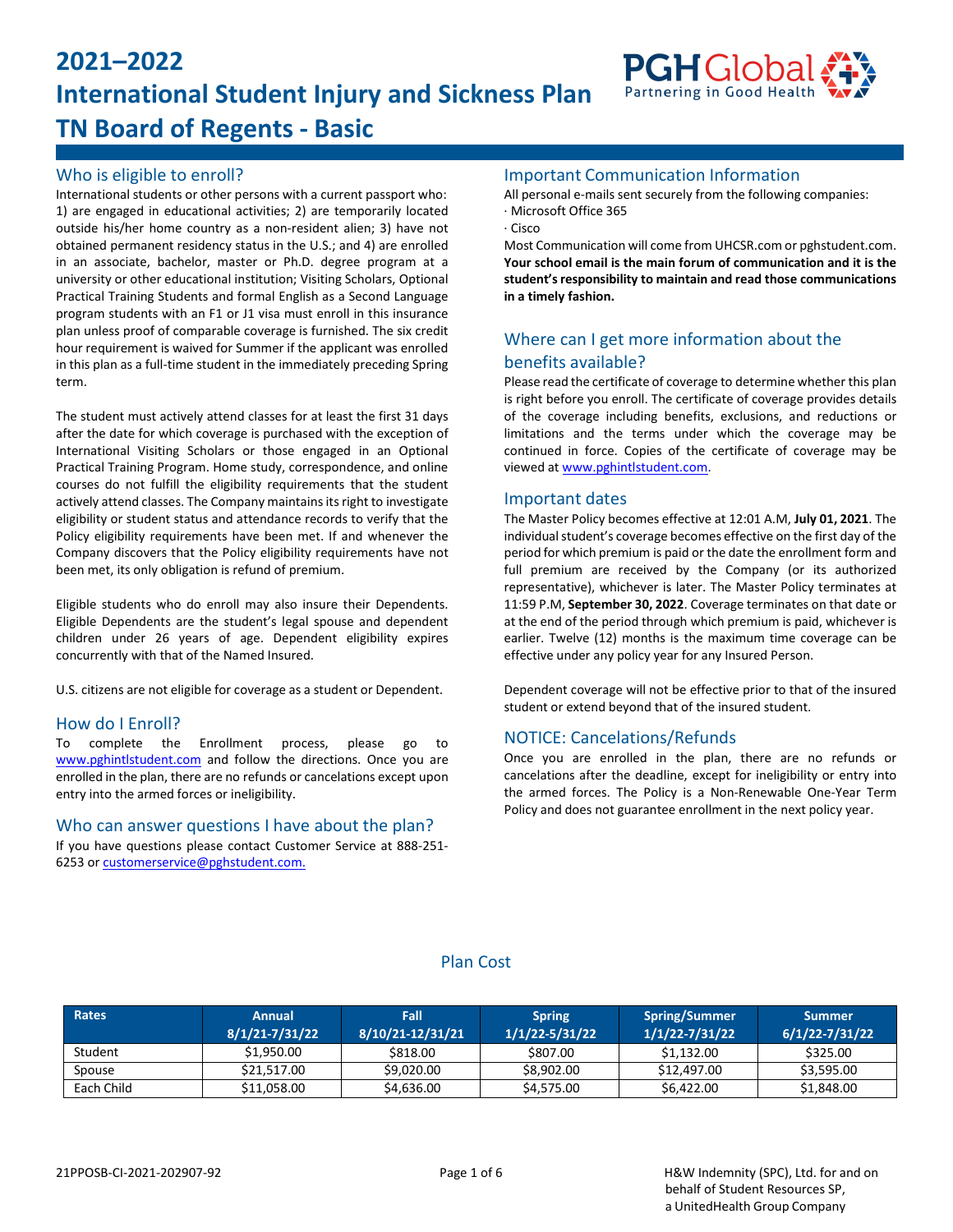# **Highlights of the Student Only Injury and Sickness Insurance Plan of Benefits offered by H&W Indemnity (SPC), Ltd. for and on behalf of Student Resources SP, a UnitedHealth Group Company**

**Preferred Providers:** The Preferred Provider Network for this plan is UnitedHealthcare Options PPO. Preferred Providers can be found using the following link: [www.pghintlstudent.com](https://www.pghintlstudent.com/school_page/tennessee-board-of-regents/home-tennessee-board-of-regents/)

**Student Health Center Benefits**: The Deductible and Copays will be waived and benefits will be paid at the Preferred Provider level of benefits when treatment is rendered at the Student Health Center.

|                                                                                                                                                                                                                                                                                                                          | <b>Preferred Providers</b>                                                                                                                                                                                     | <b>Out-of-Network Providers</b>                                                                             |
|--------------------------------------------------------------------------------------------------------------------------------------------------------------------------------------------------------------------------------------------------------------------------------------------------------------------------|----------------------------------------------------------------------------------------------------------------------------------------------------------------------------------------------------------------|-------------------------------------------------------------------------------------------------------------|
| <b>Overall Plan Maximum</b>                                                                                                                                                                                                                                                                                              | \$500,000 (For Each Injury or Sickness)                                                                                                                                                                        |                                                                                                             |
| <b>Plan Deductible</b>                                                                                                                                                                                                                                                                                                   | \$100 (Per Insured Person, Per Policy Year)                                                                                                                                                                    | \$500 (Per Insured Person, Per Policy Year)                                                                 |
| <b>Out-of-Pocket Maximum</b><br>After the Out-of-Pocket Maximum has been satisfied,<br>Covered Medical Expenses will be paid at 100% for the<br>remainder of the Policy Year subject to any applicable<br>benefit maximums. Refer to the plan certificate for<br>details about how the Out-of-Pocket Maximum<br>applies. | \$10,000 (Per Insured Person, Per Policy<br>Year)                                                                                                                                                              | \$15,000 (Per Insured Person, Per Policy Year)                                                              |
| Coinsurance<br>All benefits are subject to satisfaction of the<br>Deductible, specific benefit limitations, maximums<br>and Copays as described in the plan certificate.                                                                                                                                                 | 80% of Preferred Allowance for Covered<br><b>Medical Expenses</b>                                                                                                                                              | 70% of Usual and Customary Charges<br>for Covered Medical Expenses                                          |
| <b>Prescription Drugs</b><br>Prescriptions must be filled at a UHCP network<br>pharmacy. Mail order through UHCP at 2.5 times the<br>retail Copay up to a 90 day supply.                                                                                                                                                 | \$20 Copay for Tier 1<br>30% Coinsurance per prescription for Tier2<br>45% Coinsurance per prescription for Tier3<br>Up to a 31-day supply per prescription<br>filled at a UnitedHealthcare Pharmacy<br>(UHCP) | No Benefits                                                                                                 |
| <b>Preventive Care Services</b><br>\$1,000 Maximum, Per Policy Year<br>Including but not limited to: annual physicals, GYN<br>exams, routine screenings and immunizations. No<br>Deductible when the services are received from a<br>Preferred Provider. Preventive care limits apply based<br>on age and risk group.    | 100% of Preferred Allowance                                                                                                                                                                                    | No Benefits                                                                                                 |
| The following services have per service Copays<br>This list is not all inclusive. Please read the plan<br>certificate for complete listing of Copays.                                                                                                                                                                    | Physician's Visits: \$30 not subject to<br>Deductible<br>Medical Emergency: \$300 not subject to<br>Deductible<br>Room and Board: \$100 not subject to<br>Deductible                                           | Medical Emergency: \$300 not subject<br>to Deductible<br>Room and Board: \$100 not subject<br>to Deductible |
| <b>Intercollegiate Sports</b><br>(\$10,000 Maximum For Each Injury)                                                                                                                                                                                                                                                      | Paid as any other Injury                                                                                                                                                                                       | Paid as any other Injury                                                                                    |
| UnitedHealthcare Global: Global Emergency Services                                                                                                                                                                                                                                                                       | International Students are covered worldwide except in their home country.                                                                                                                                     |                                                                                                             |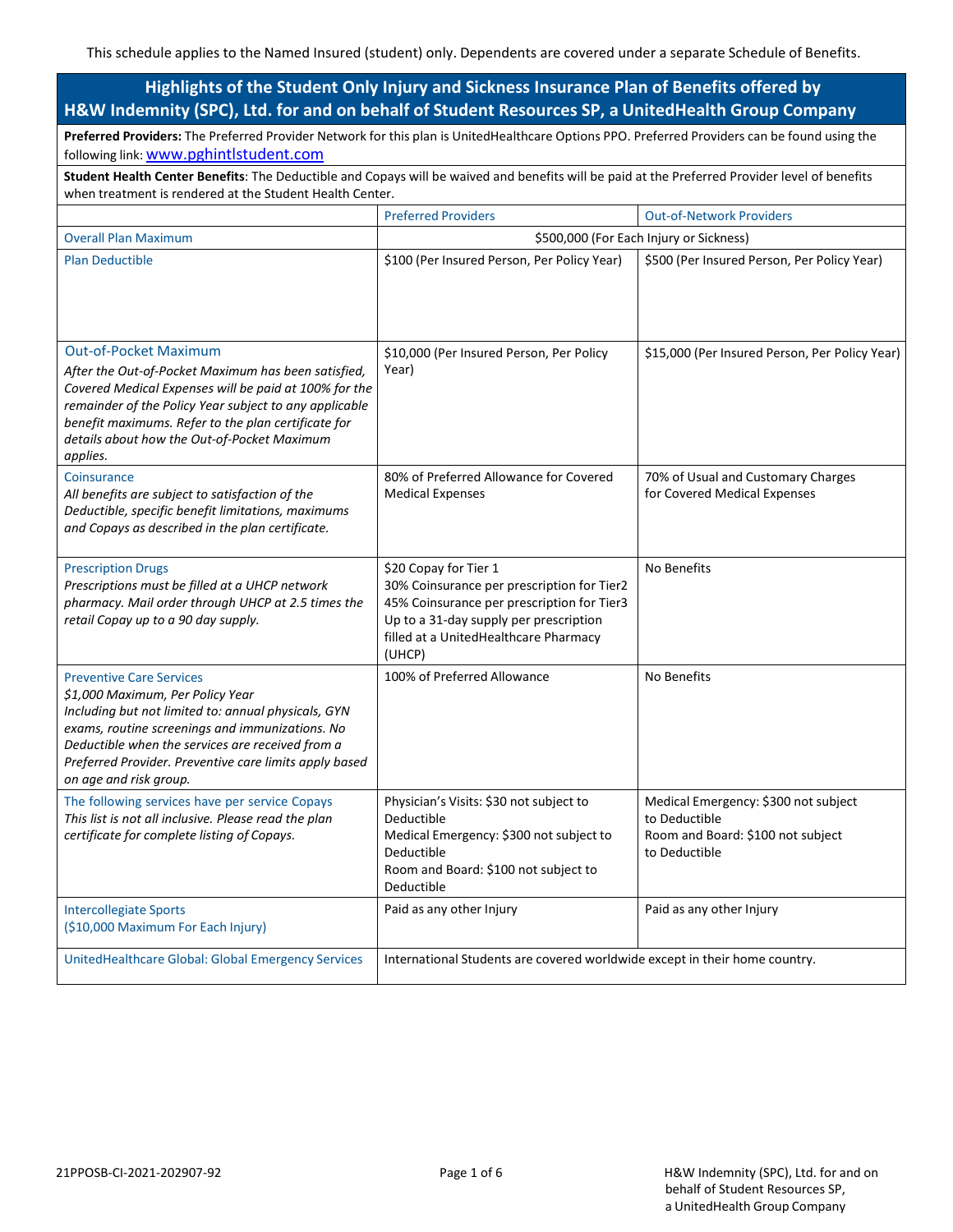# **Highlights of the Dependent Only Injury and Sickness Insurance Plan of Benefits offered by H&W Indemnity (SPC), Ltd. for and on behalf of Student Resources SP, a UnitedHealth Group Company**

**Preferred Providers**: The Preferred Provider Network for this plan is UnitedHealthcare Options PPO. Preferred Providers can be found using the following link: [www.pghintlstudent.com](https://www.pghintlstudent.com/school_page/tennessee-board-of-regents/home-tennessee-board-of-regents/)

|                                                                                                                                                                                                                                                                                                                       | <b>Preferred Providers</b>                                                                                                                                                                                  | <b>Out-of-Network Providers</b>                                    |  |
|-----------------------------------------------------------------------------------------------------------------------------------------------------------------------------------------------------------------------------------------------------------------------------------------------------------------------|-------------------------------------------------------------------------------------------------------------------------------------------------------------------------------------------------------------|--------------------------------------------------------------------|--|
| <b>Overall Plan Maximum</b>                                                                                                                                                                                                                                                                                           | \$250,000 (Per Insured Person, Per Policy Year)                                                                                                                                                             |                                                                    |  |
| <b>Plan Deductible</b>                                                                                                                                                                                                                                                                                                | \$250 (Per Insured Person, Per Policy Year)                                                                                                                                                                 | \$750 (Per Insured Person, Per Policy Year)                        |  |
| Coinsurance<br>All benefits are subject to satisfaction of the<br>Deductible, specific benefit limitations, maximums<br>and Copays as described in the plan certificate.                                                                                                                                              | 80% of Preferred Allowance for Covered<br><b>Medical Expenses</b>                                                                                                                                           | 70% of Usual and Customary Charges<br>for Covered Medical Expenses |  |
| <b>Prescription Drugs</b><br>Prescriptions must be filled at a UHCP network<br>pharmacy. Mail order through UHCP at 2.5 times the<br>retail Copay up to a 90 day supply.                                                                                                                                              | \$20 Copay for Tier 1<br>30% Coinsurance per prescription for Tier2<br>40% Coinsurance per prescription for Tier3<br>Up to a 31-day supply per prescription filled<br>at a UnitedHealthcare Pharmacy (UHCP) | No Benefits                                                        |  |
| <b>Preventive Care Services</b><br>\$1,000 Maximum, Per Policy Year<br>Including but not limited to: annual physicals, GYN<br>exams, routine screenings and immunizations. No<br>Deductible when the services are received from a<br>Preferred Provider. Preventive care limits apply based<br>on age and risk group. | 100% of Preferred Allowance                                                                                                                                                                                 | No Benefits                                                        |  |
| The following services have per service Copays<br>This list is not all inclusive. Please read the plan<br>certificate for complete listing of Copays.                                                                                                                                                                 | Medical Emergency: \$200 not subject to<br>Deductible<br>Room & Board: \$500 not subject to<br>Deductible                                                                                                   | Medical Emergency: \$200 not subject<br>to Deductible              |  |
| UnitedHealthcare Global: Global Emergency Services                                                                                                                                                                                                                                                                    | International Students are covered worldwide except in their home country.                                                                                                                                  |                                                                    |  |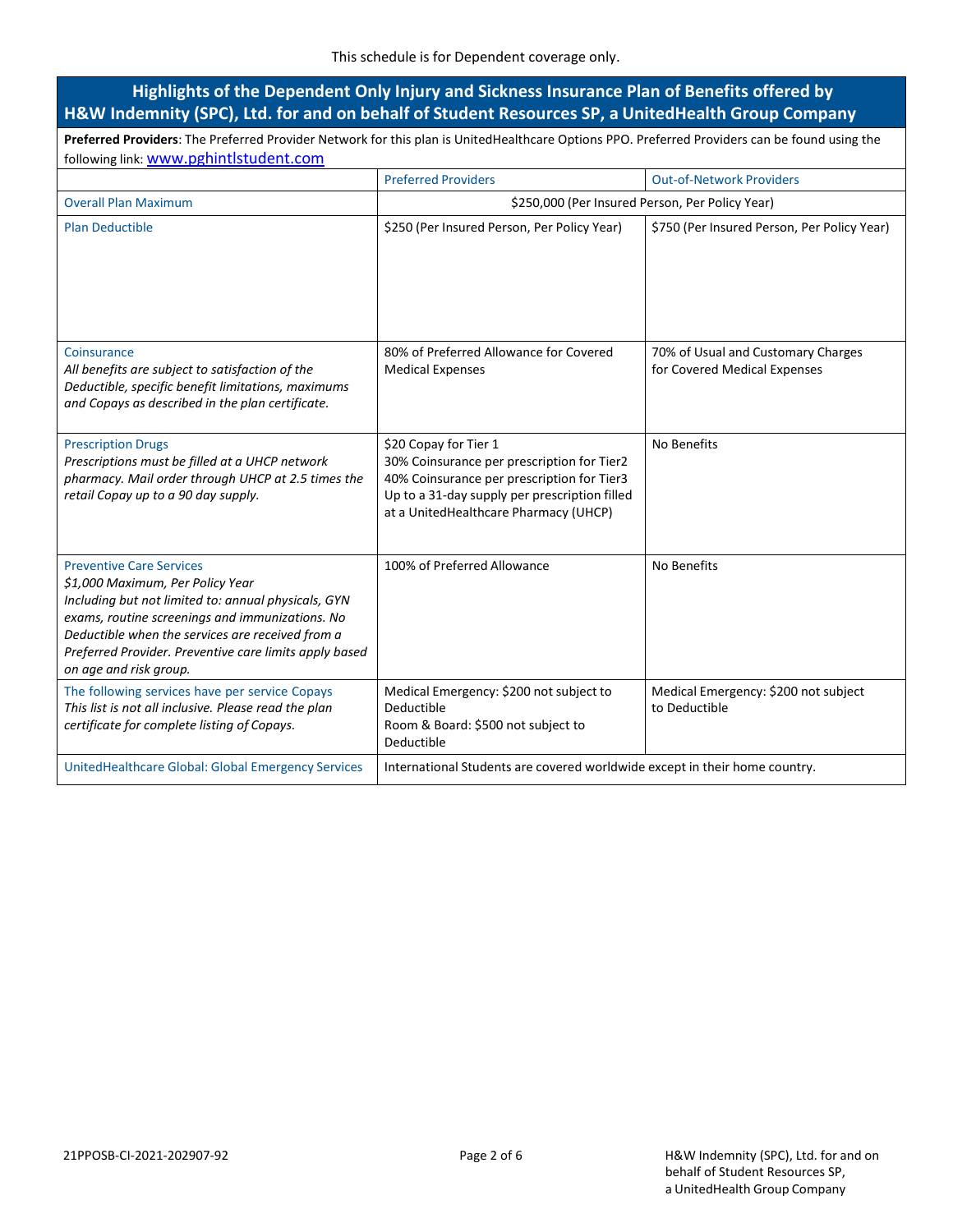# Exclusions and Limitations:

No benefits will be paid for: a) loss or expense caused by, contributed to, or resulting from; or b) treatment, services or supplies for, at, or related to any of the following:

- 1. Acne.
- 2. Acupuncture.
- 3. Addiction, such as:
	- Nicotine addiction, except as specifically provided in the Policy. Caffeine addiction.
	- Non-chemical addiction, such as: gambling, sexual, spending, shopping, working and religious.
	- Codependency.
- 4. Biofeedback.
- 5. Injections.

6. Cosmetic procedures, except reconstructive procedures to correct an Injury or treat a Sickness for which benefits are otherwise payable under the Policy or for newborn or adopted children. The primary result of the procedure is not a changed or improved physical appearance.

7. Custodial Care.

Care provided in: rest homes, health resorts, homes for the aged, halfway houses, college infirmaries or places mainly for domiciliary or Custodial Care.

Extended care in treatment or substance abuse facilities for domiciliary or Custodial Care.

- 8. Dental treatment, except:
	- For accidental Injury to Sound, Natural Teeth.
- 9. Elective Surgery or Elective Treatment.
- 10. Foot care for the following:
	- Routine foot care including the care, cutting and removal of corns, calluses, and bunions (except capsular or bone surgery).

This exclusion does not apply to preventive foot care for Insured Persons with diabetes.

- 11. Health spa or similar facilities. Strengthening programs.
- 12. Home health care.
- 13. Hospice care.

14. Immunizations, except as specifically provided in the Policy. Preventive medicines or vaccines, except where required for treatment of a covered Injury or asspecifically provided in the Policy. 15. Injury or Sickness for which benefits are paid or payable under any Workers' Compensation or Occupational Disease Law or Act, or similar legislation.

16. Injury or Sickness inside the Insured's home country.

17. Injury or Sickness outside the United States and its possessions, except when traveling for academic study abroad programs, business, pleasure or to or from the Insured's homecountry.

18. Injury or Sickness when claims payment and/or coverage is prohibited by applicable law.

19. Injury sustained while:

- Participating in any interscholastic or professional sport, contest or competition.
- Traveling to or from such sport, contest or competition as a participant.
- Participating in any practice or conditioning program for such sport, contest or competition.

20. Investigational services.

21. Participation in a riot or civil disorder. Commission of or attempt to commit a felony.

22. Pre-existing Conditions in excess of \$1,000. This exclusion will not be applied to individuals who have been continuously insured under the student insurance Policy for at least 6 consecutive months. The Pre-existing Condition exclusionary period will be reduced by the total number of months that the

Insured provides documentation of continuous coverage under prior Creditable Coverage which provided benefits similar to this Policy provided the coverage was continuous to a date within 63 days prior to the Insured's effective date under this Policy.

23. Prescription Drugs, services or supplies as follows:

- Therapeutic devices or appliances, including: hypodermic needles, syringes, support garments and other non-medical substances, regardless of intended use, except as specifically provided in the Policy.
- Immunization agents, except as specifically provided in the Policy. Biological sera. Blood or blood products administered on an outpatient basis.
- Drugs labeled, "Caution limited by federal law to investigational use" or experimental drugs.
- Products used for cosmetic purposes.
- Drugs used to treat or cure baldness. Anabolic steroids used for body building.
- Anorectics drugs used for the purpose of weight control.
- Fertility agents or sexual enhancement drugs, such as Parlodel, Pergonal, Clomid, Profasi, Metrodin, Serophene, or Viagra.
- Growth hormones.
- Refills in excess of the number specified or dispensed after one (1) year of date of the prescription.

24. Reproductive services for the following:

- Procreative counseling.
- Genetic counseling and genetic testing.
- Cryopreservation of reproductive materials. Storage of reproductive materials.
- Fertility tests.
- Infertility treatment (male or female), including any services or supplies rendered for the purpose or with the intent of inducing conception.
- Premarital examinations.
- Impotence, organic or otherwise.
- Female sterilization procedures, except as specifically provided in the Policy.
- Vasectomy.
- Sexual reassignment surgery.
- Reversal of sterilization procedures.

25. Research or examinations relating to research studies, or any treatment for which the patient or the patient's representative must sign an informed consent document identifying the treatment in which the patient is to participate as a research study or clinical research study.

26. Routine eye examinations. Eye refractions. Eyeglasses. Contact lenses. Prescriptions or fitting of eyeglasses or contact lenses. Vision correction surgery. Treatment for visual defects and problems. This exclusion does not apply as follows:

When due to a covered Injury or disease process.

27. Routine Newborn Infant Care, and well-baby nursery and related Physician charge, except as specifically provided in the Policy.

28. Preventive care services. Routine physical examinations and routine testing. Preventive testing or treatment. Screening exams or testing in the absence of Injury or Sickness. This exclusion does not apply to benefits specifically provided in the Policy.

29. Services provided normally without charge by the Health Service of the institution attended by the Insured or services covered or provided by a student health fee.

30. Deviated nasal septum, including submucous resection and/or other surgical correction thereof. Nasal and sinus surgery, except for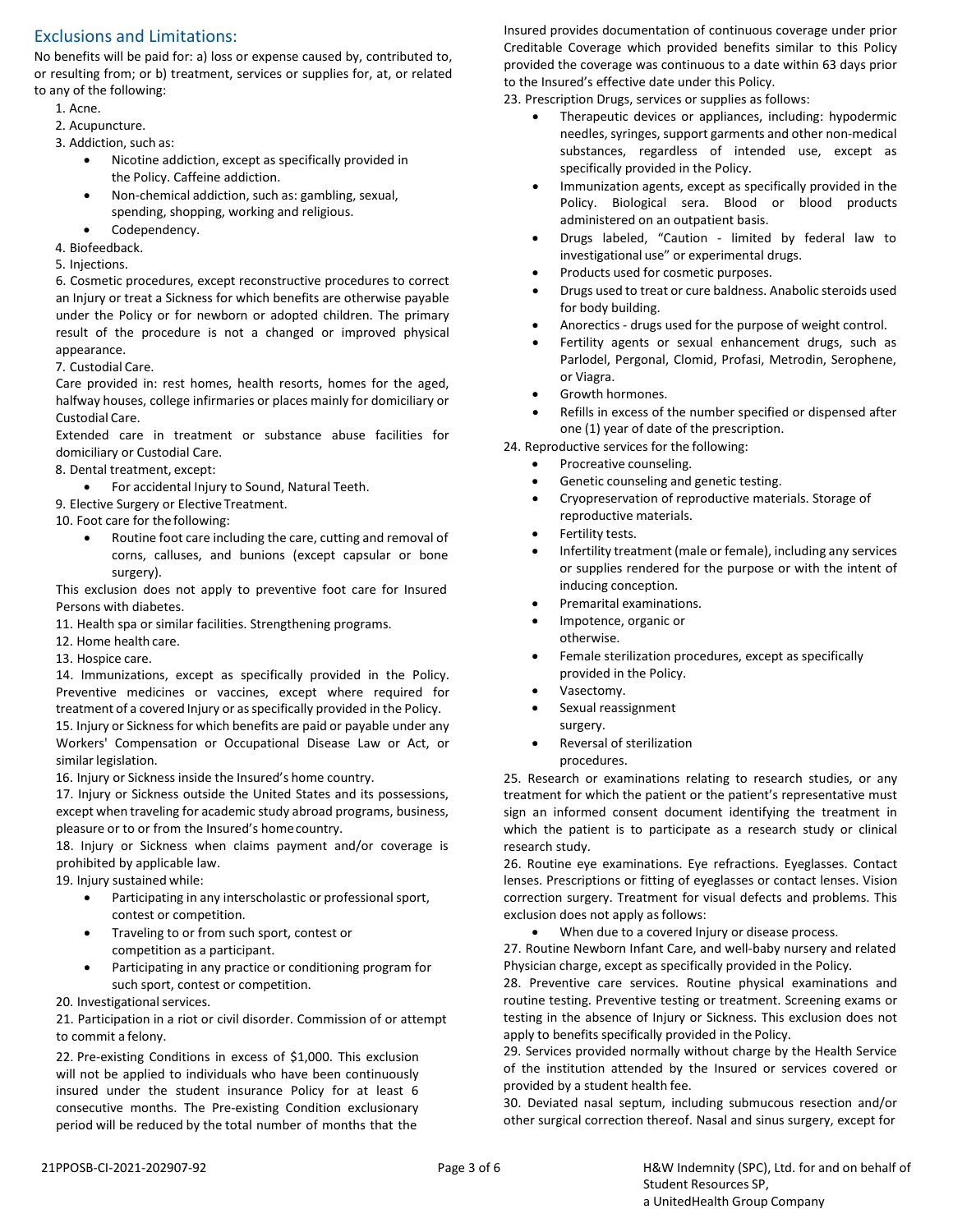treatment of a covered Injury or treatment of chronicsinusitis.

- 
- 32. Supplies, except as specifically provided in the policy.

33. Surgical breast reduction, breast augmentation, breast implants or breast prosthetic devices, or gynecomastia; except as specifically provided in the Policy.

34. Treatment in a Government hospital, unless there is a legal obligation for the Insured Person to pay for such treatment.

35. War or any act of war, declared or undeclared; or while in the armed forces of any country (a pro-rata premium will be refunded upon request for such period not covered).

36. Weight management. Weight reduction. Nutrition programs. Treatment for obesity. Surgery for removal of excess skin or fat. This exclusiondoesnot apply to benefitsspecifically provided in the Policy.

### UnitedHealthcare Global: Global Emergency **Services**

If you are a student insured with this insurance plan, you and your insured spouse, Domestic Partner or Civil Union Partner and insured minor child(ren) are eligible for UnitedHealthcare Global Emergency Services. The requirements to receive these services are as follows:

International Students, insured spouse, Domestic Partner or Civil Union Partner and insured minor child(ren): you are eligible to receive UnitedHealthcare Global services worldwide, except in your home country.

The Assistance and Evacuation Benefits and related services are not meant to be used in lieu of or replace local emergency services such as an ambulance requested through emergency 911 telephone assistance. **All services must be arranged and provided by UnitedHealthcare Global; any services not arranged by UnitedHealthcare Global will not be considered for payment.** If the condition is an emergency, you should go immediately to the nearest physician or hospital without delay and then contact the 24-hour Emergency Response Center. UnitedHealthcare Global will then take the appropriate action to assist you and monitor your care until the situation is resolved.

Key Assistance Benefits include:

- Emergency Evacuation
- Dispatch of Doctors/Specialists
- Medical Repatriation
- Transportation After Stabilization
- Transportation to Join a Hospitalized Insured Person
- Return of Minor Children
- Repatriation of Remains

Also includes additional assistance services to support your medical needs while away from home or campus. Check your plan certificate for details, descriptions and program exclusions and limitations.

To access services please refer to the phone number on the back of your ID Card or access *My Account* and select My Benefits/Additional Benefits/UHC Global Emergency Services.

31. Speech therapy, except as specifically provided in the Policy. 31. Speech therapy, except as specifically provided in the Policy.

When calling the UnitedHealthcare Global Operations Center, please be prepared to provide:

- Caller's name, telephone and (if possible) fax number, and relationship to the patient;
- Patient's name, age, sex, and UnitedHealthcare Global ID Number as listed on the back of your Medical ID Card
- Description of the patient's condition;
- Name, location, and telephone number of hospital, if applicable;
- Name and telephone number of the attending physician; and
- Information of where the physician can be immediately reached.

All medical expenses related to hospitalization and treatment costs incurred should be submitted to H&W Indemnity (SPC), Ltd. for and on behalf of Student Resources SP for consideration and are subject to all Policy benefits, provisions, limitations, and exclusions. All assistance and evacuation benefits and related services must be arranged and provided by UnitedHealthcare Global. **Claims for reimbursement of services not provided by UnitedHealthcare Global** will not be accepted. A full description of the benefits, services, exclusions and limitations may be found in your plan certificate or the Master Policy.

This plan is underwritten by H&W Indemnity (SPC), Ltd. for and on behalf of Student Resources SP, a UnitedHealth Group Company, Governors Square, Building 4, 2nd Floor, 23 Lime Tree Bay Avenue, P.O. Box 1051, Grand Cayman, Cayman Islands. This plan is based on policy number 2021-202907-92. Available through PGH Global and issued to IHC-SP-GLOBAL Care Basic under policy numbers:

Austin Peay State University: 2021-203197-92 Chattanooga State Community College: 2021-203196-92 Cleveland State Community College: 2021-203195-92 Columbia State Community College: 2021-203194-92 Dyersburg State Community College: 2021-203193-92 East Tennessee State University: 2021-203192-92 Jackson State Community College: 2021-203191-92 Middle Tennessee State University: 2021-203190-92 Motlow State Community College 2021-203189-92 Nashville State Community College: 2021-203188-92 Northeast State Community College: 2021-203187-92 Pellissippi State Community College: 2021-203186-92 Roane State Community College: 2021-203185-92 Southwest Tennessee Community College: 2021-203184-92 Tennessee Colleges of Applied Technology: 2021-203183-92 Tennessee State University: 2021-203182-92 Tennessee Technological University: 2021-203181-92 University of Memphis: 2021-203180-92 Volunteer State Community College: 2021-203179-92 Walters State Community College 2021-203178-92